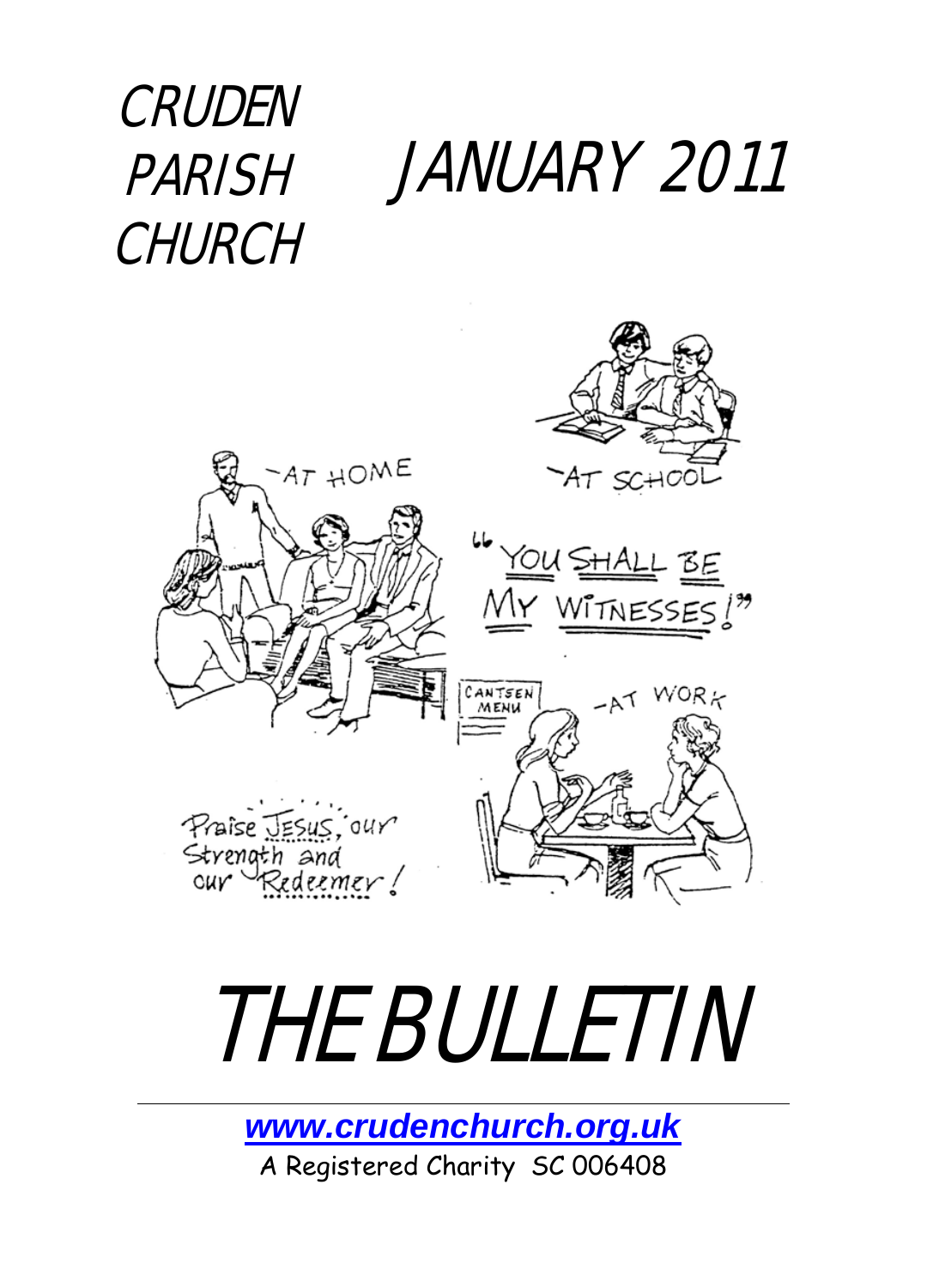# **DIARY DATES**

# **JANUARY 2011**

# EACH WEEK

*Sundays* 10.00 am Children's Sunday Club in the Old Church & Stables

The weather has caused further delays in completing the work in the church and it is not yet known when we shall be able to return to the church for worship. However, it is hoped that we shall be back in time for the January Communion.

| Sunday 2nd       |                      | <b>MORNING SERVICE</b>                                       | $10.00$ am                        |       |  |
|------------------|----------------------|--------------------------------------------------------------|-----------------------------------|-------|--|
| Sunday 9th       | $\ddot{\cdot}$       | <b>MORNING SERVICE</b>                                       | $10.00 \text{ am}$                |       |  |
| Monday 10th      | $\therefore$         | Watch and Talk Group                                         | 7.30 pm 3 Main Street, Cruden Bay |       |  |
| Sunday 16th      | $\ddot{\phantom{a}}$ | <b>MORNING SERVICE</b>                                       | $10.00 \text{ am}$                |       |  |
| Wednesday 19th : |                      | <b>Choir Practice</b>                                        | $7.30 \text{ pm}$                 | Hall  |  |
| Sunday 23rd      | $\ddot{\phantom{a}}$ | <b>MORNING SERVICE</b>                                       | $10.00$ am                        |       |  |
| Tuesday 25th     | ÷                    | Week of Prayer Act of Worship                                | $7.30 \text{ pm}$                 | Manse |  |
| Sunday 30th      | $\ddot{\phantom{a}}$ | <b>MORNING SERVICE</b><br><b>Sacrament of Holy Communion</b> | $10.00 \text{ am}$                |       |  |
| Monday 31st      | $\mathbb{I}$         | The Guild<br>Alan Gray and Keith Hewitt – Sahara Trek        | $7.30 \text{ pm}$                 | Hall  |  |

# JANUARY HYMN BOOK - Mission Praise.

THE NEXT ISSUE OF THE BULLETIN WILL COME OUT ON **30 JANUARY**. Copy for inclusion to be handed into the Manse as soon as possible.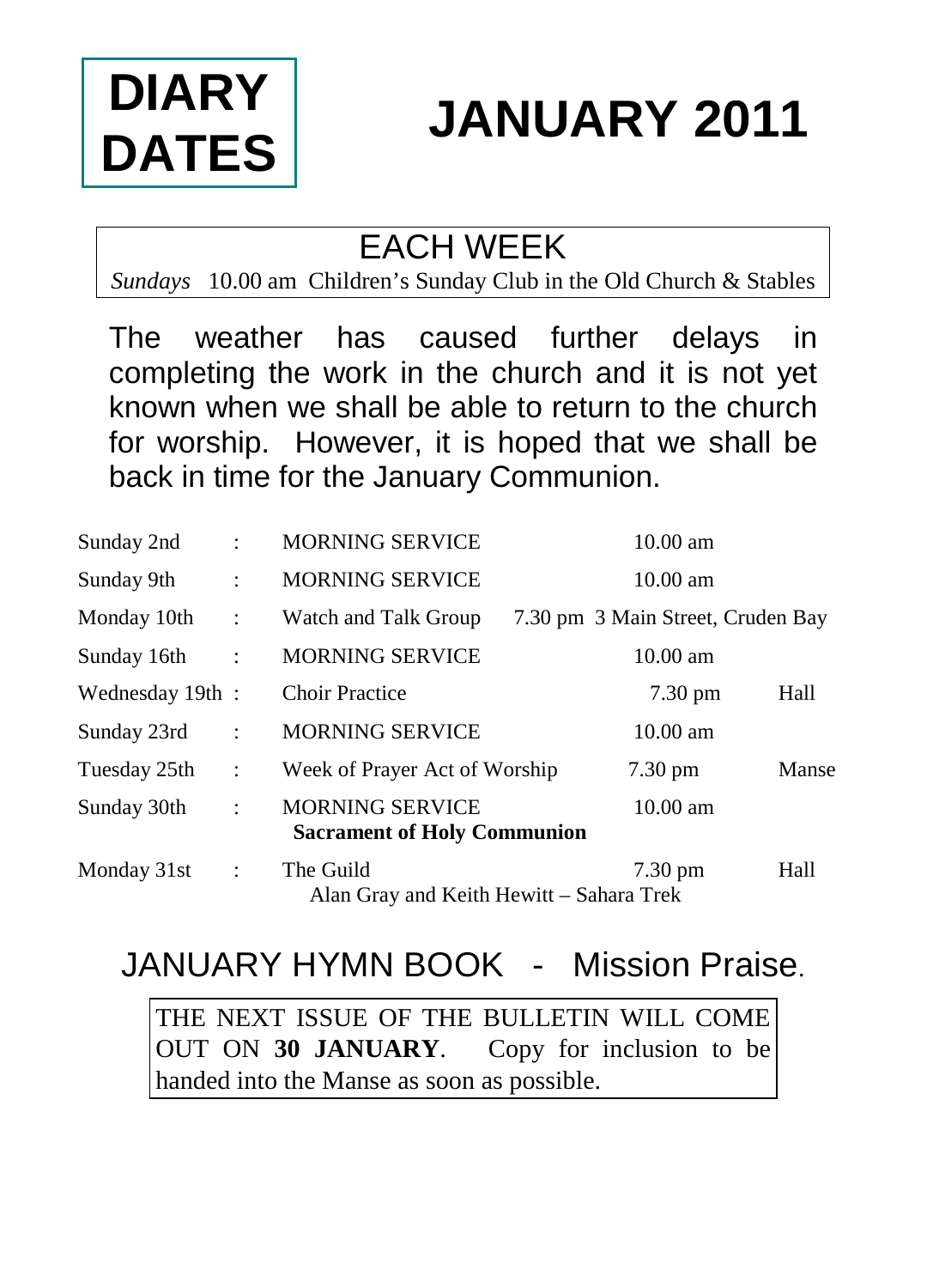# **PARISH REGISTER**

\*(denotes church member)

### **DEATHS**

\*Mrs Margaret Summers, 17 Cantlay Court, Cruden Bay. \*Mr Paul Jamieson, Station House, Hatton. Mr Arthur Hardy, Sunnybank Nursing Home Miss D Phyllis Lownie, Sunnybank Nursing Home



**Duty Elders** Beatrice Fawkes, John Lamb, Katherine Hyman, Jim MacDonald, Sandy Smith, Robert Esson, Betty Forrester, Wilma Moir, Rosemary Pittendrigh, Betty May.

# CRUDEN CHURCH ONLINE

Every now and again, someone, somewhere in the world comes across our website and leaves a message in our web Guest Book. Very recently, Judy Hunter from Florida, USA found us through Google and this is what she commented

*I came across my great-grandparents marriage certificate. They were married in the Parish Church of Cruden on March 26, 1901. Just wanted to see a bit about the church. Beautiful, just beautiful. I hope to visit someday!*

How often do our members with computers look at their own church website. It is worth checking it out now again even though it is only to see what photographs of church events have found their way there or to read the Bulletin on your screen. At the moment, the home page is being updated to inform members on the progress of our Property Project and the success of the fund raising.

*[www.crudenchurch.org.uk](http://www.crudenchurch.org.uk/)*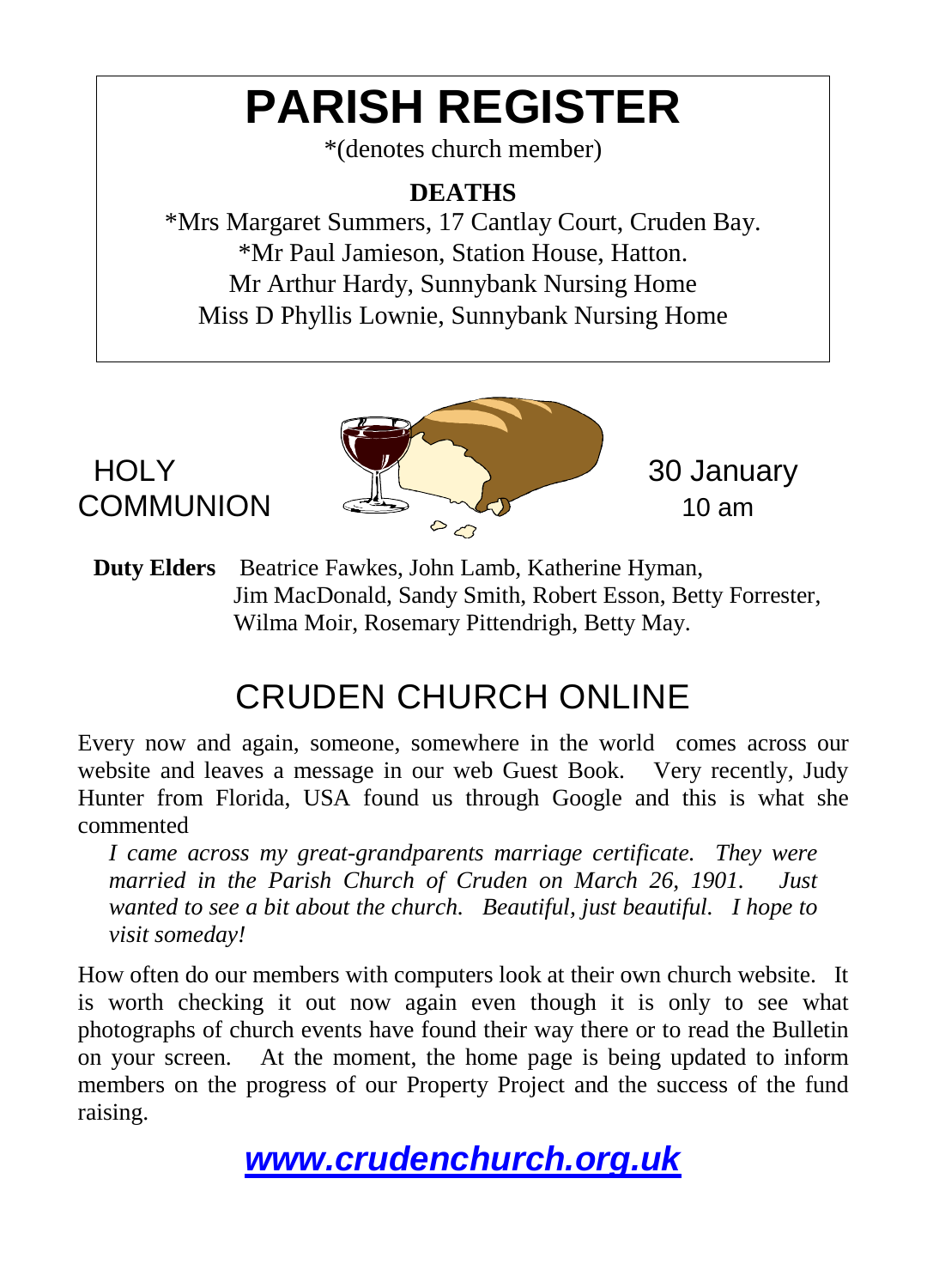# **SUNDAY MORNING DUTIES – 10 am**

| <b>Date</b> | Door                                              | <b>Flowers</b>          | <b>Teas</b>                                      | <b>Children</b>                                                                                  |
|-------------|---------------------------------------------------|-------------------------|--------------------------------------------------|--------------------------------------------------------------------------------------------------|
| $2$ Jan     | Adrian Smith<br>Robert Esson                      | <b>Betty Forrester</b>  | Wilma Moir<br><b>Beatrice Fawkes</b>             | Holiday                                                                                          |
| 9 Jan       | <b>Margaret Adams</b><br>Jim MacDonald            | <b>Beatrice Fawkes</b>  | Iris Durno<br><b>Sharon Clark</b>                | Karla Buswell<br><b>Brenda</b> Cadger<br>S or C Skinner<br>Helen Smith<br>Charlotte Lamb         |
| 16 Jan      | Margaret Adams<br>Jim MacDonald                   | <b>Beatrice Fawkes</b>  | Margaret Jamieson<br>Kathleen Craig              | Katherine Hyman<br>Maureen Reid<br>S or C Skinner<br>Joyce Fowlie<br>Charlotte Lamb              |
| $23$ Jan    | <b>Marilyn Samways</b><br><b>Robert Petticrew</b> | <b>Atholene Ritchie</b> | Anne Cadey<br>Fiona Stephen                      | Karla Buswell<br><b>Brenda Cadger</b><br>S or C Skinner<br>Mary Bratton<br>Charlotte Lamb        |
| $30$ Jan    | Marilyn Samways<br><b>Robert Petticrew</b>        | Violet Penny            | Elma Cumming<br>Marilyn Samways                  | Karla Buswell<br><b>Brenda</b> Cadger<br>S or C Skinner<br>Helen Smith<br>Charlotte Lamb         |
| 6 Feb       | Shonah Taylor<br><b>Betty May</b>                 |                         | <b>Margaret Adams</b><br>Jessie MacDonald        | Katherine Hyman<br>Maureen Reid<br>S or C Skinner<br>Joyce Fowlie<br>Charlotte Lamb              |
| 13 Feb      | Shonah Taylor<br><b>Betty May</b>                 | Muriel Cantlay          | <b>Betty Forrester</b><br><b>Elizabeth Bruce</b> | No Junior Church                                                                                 |
| 20 Feb      | Muriel Cantlay<br><b>Iris Durno</b>               |                         |                                                  | Karla Buswell<br><b>Brenda Cadger</b><br>S or C Skinner<br><b>Mary Bratton</b><br>Charlotte Lamb |
| 27 Feb      | Muriel Cantlay<br><b>Iris Durno</b>               |                         | Norma Forman<br>Liz Carnie                       | Karla Buswell<br><b>Brenda</b> Cadger<br>S or C Skinner<br>Helen Smith<br>Charlotte Lamb         |

**TO THOSE ON SUNDAY DUTY If you are unable to fulfil your duty, please try to find your own replacement before informing Sandy Beedie - 841370.**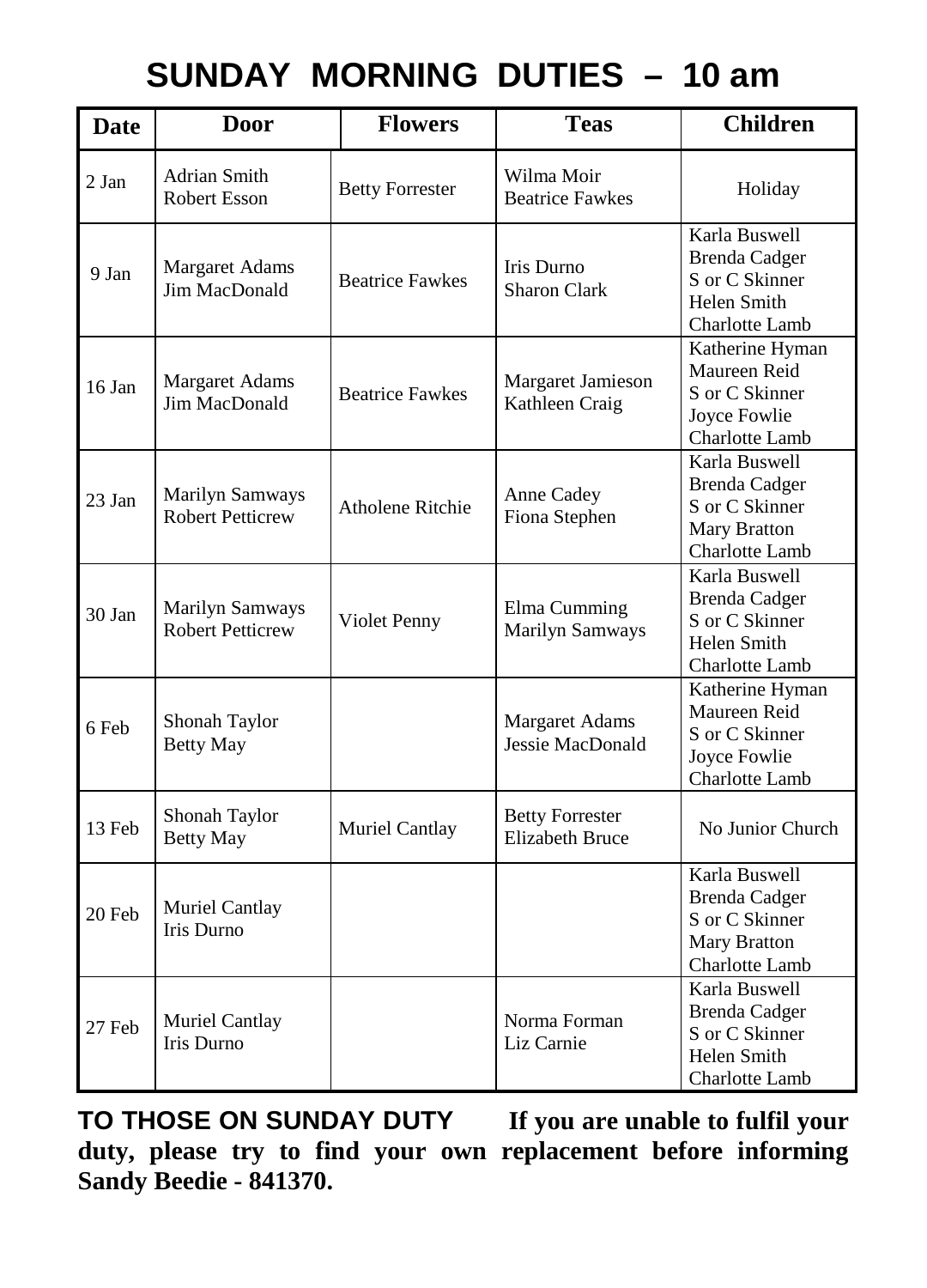# *FROM THE MINISTER 23 December 2010*

Dear Friends

# A very Happy New Year to you all

Well, last year did not end as I expected! To be honest, I cannot say I was over surprised - disappointed yes - when I returned from holiday to be told that the eradication of the wet rot was taking longer than we had been told and so, there was no return to the church in December.

Even as I sit down to write this, I still am not sure how soon in January we shall be able to return to the church. I can't wait to get back. I can only express my thanks to the congregation for their patience and understanding when we have squeezed into the hall for our worship on the rare occasions snow permitted.

In the last month we have firmed up our plans to replace the old windows in the church. Our hope is to replace ten of the sanctuary windows, leaving aside in the meantime the large window on the north wall. This actually means our total project will now cost in the region of £85,000 but we are hoping to obtain grants to pay for the bulk of this. If grants are not forthcoming then we will have to scale back the number of windows which will be replaced at this time.

As I have said before, grants will only be forthcoming if we can demonstrate we are making an effort to raise funds. Let me say how much I appreciate the response from the parish which, at this date, has meant we have raised over £12,000. I believe that it would be reasonable for us to be looking to raise £20,000 through out own fundraising efforts so we are more than half way to towards that figure.

Until the project is completed, it is my intention to keep our website homepage updated with the latest information on both the progress of the work and the success of the Appeal so for those of you with computers you can always check there for the latest news. Those who do not surf the web will have to wait till the next Bulletin to get the latest news.

Your friend and minister

Rodges Neilso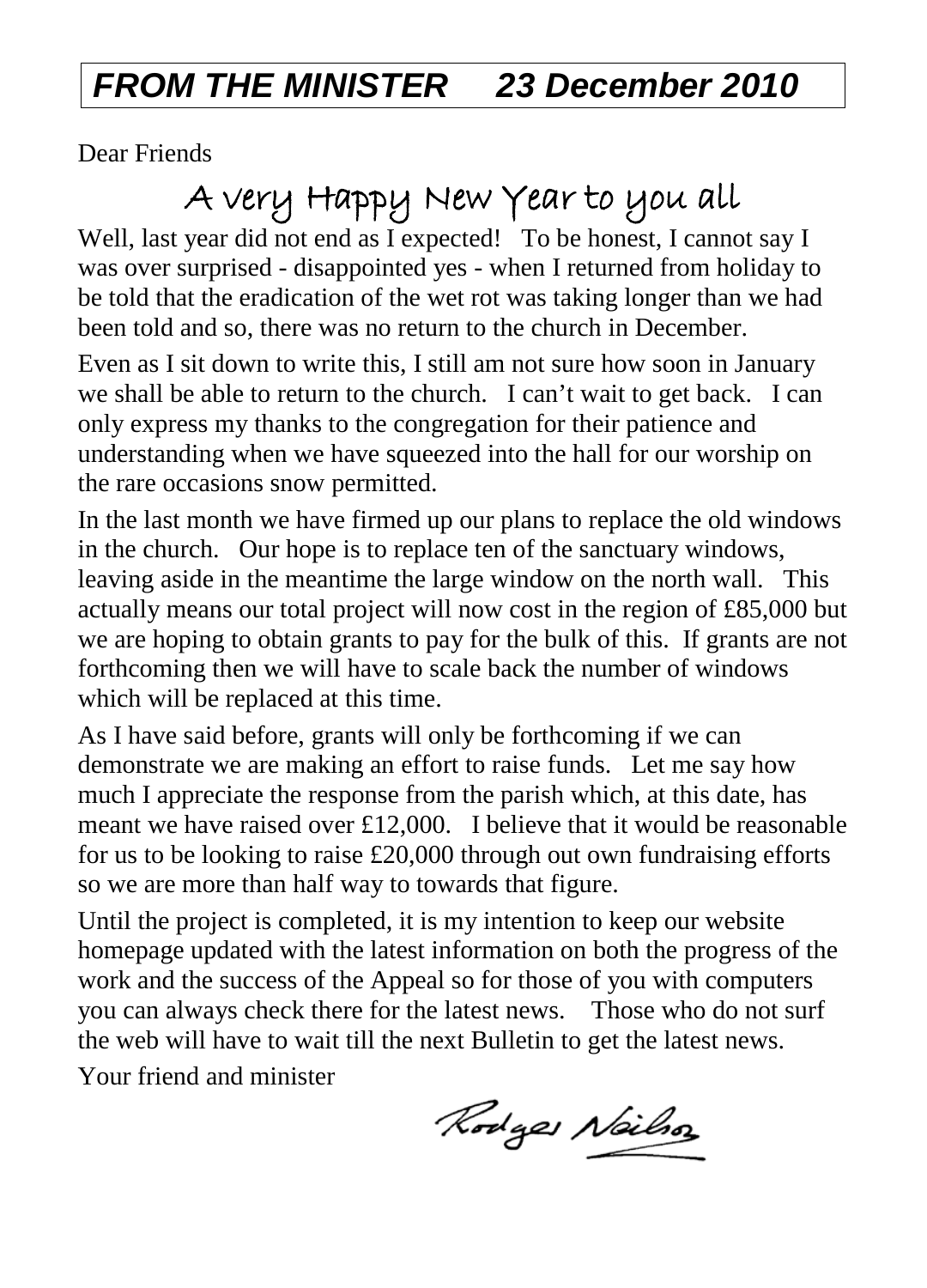

# on the subject of FAMILY

The best way for a husband to clinch an argument is to take her in his arms.

One reason why a dog is such a lovable creature is that his tail; wags instead of his tongue.

One of the mysteries of life is how the boy who wasn't good enough to marry the daughter can be the father of the smartest grandchild in the world.

Friends are made by many acts – and lost by one.



## JANUARY ISSUE OF THE MAGAZINE OF THE CHURCH OF SCOTLAND

#### **400 years of the King James Bible**

A new campaign encouraging people to experience the Bible afresh *and* Ian Campbell considers the cultural impact of the Bible on Scottish literature **Bridging the Gap**

Jackie Macadam learns about the church's work with asylum seekers in Glasgow

#### **New Features**

**View from the Pew** Andrew Williamson looks at the vexed topic of presbytery planning. **A Month in the Life** of a Workplace Chaplain. **Bible 'Oddbits'** The Rev Laurence Whitley explains the mystery of the missing verse in Luke's Gospel. **The Big Question** What are your hopes for 2011? **Music and Worship** The Rev Alastair Cherry explains the history of the Music Committee **New Writers**

**John Purves** reflects on the value of New Year promises and **Fiona Mathieson**  looks at the role of volunteers in congregations

*Plus the Moderator, James Simpson, John Hume, Growing Church, prayer, poem, letters, reviews and crosswords – all for just £1.80*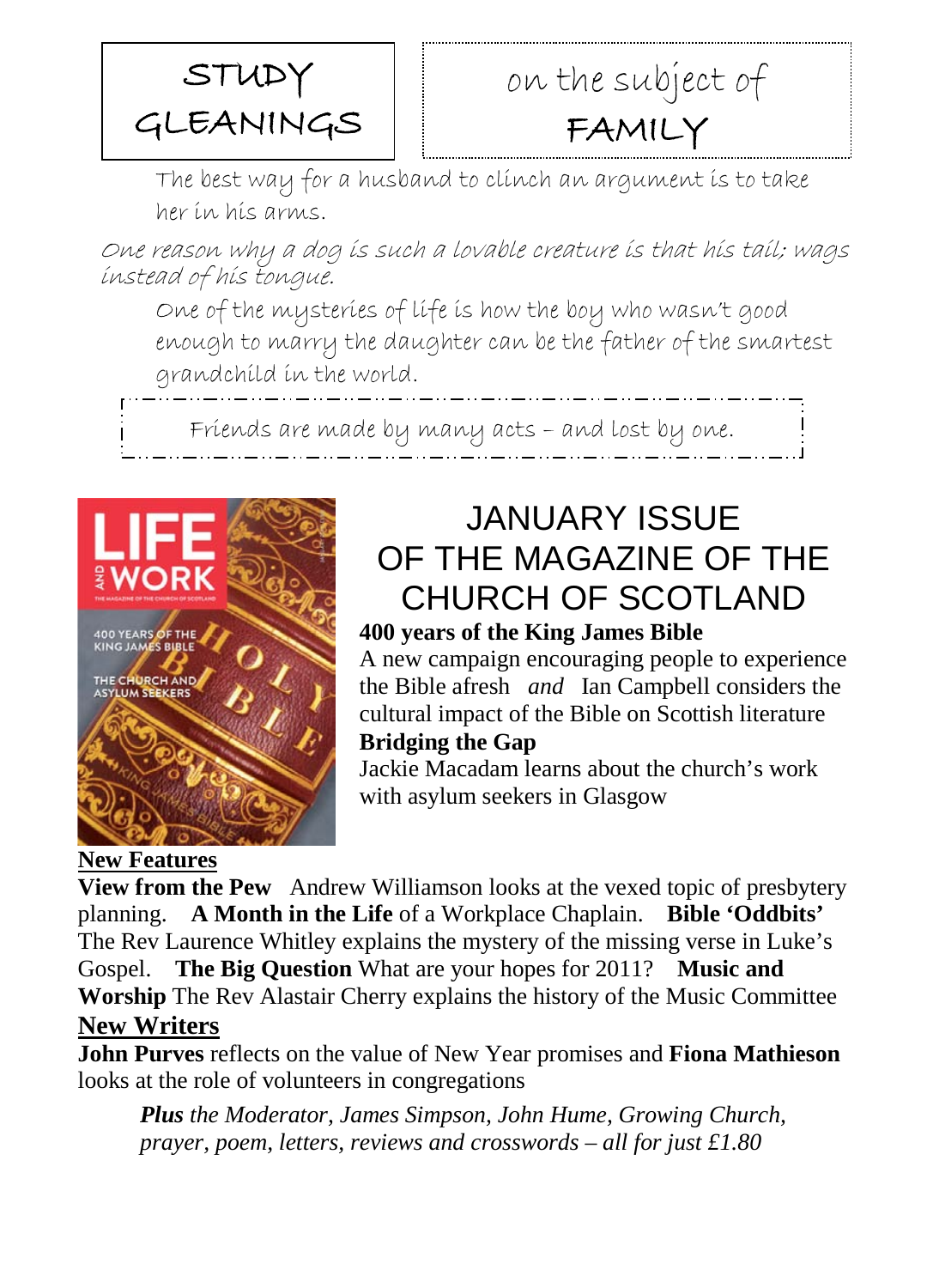

to **Mr James Brown, 6 Manse Road, Hatton** who celebrates his 90th Birthday this month.

to **Colin and Betty Moir, 9 Main Street, Hatton** who will be celebrating their Ruby Wedding this month.

We are pleased to print the

X

following received by email.

*Hi - I wonder if it was possible to include the following in your church magazine*

### *Golden wedding:*

*At the Old Parish Church, Peterhead, on 12th November, 1960 by the Rev Stanley Menzies, James Hay (formerly of Myres Farm, Cruden Bay) to Marlene Watson of Peterhead.*

*I used to be a member of the Church and Hatton Boys Brigade James Hay, 19 Raeburn Meadow, Selkirk TD7 4HL*

James, Cruden Church happily passes on its congratulations and best wishes to you and Marlene on reaching your golden anniversary.

The minister would welcome, in writing please, e-mail preferred, any news for this feature in the Bulletin so that it is not just a list of anniversaries and birthdays.

From Poppy Scotland

Awarded to Cruden Parish Church In recognition of the outstanding work carried out on behalf of Poppy Scotland and for making a real difference to the lives of veterans and their families. Amount collected £75 Awarded on 23 November 2010 *(Obviously the amount is less than usual because fewer people attended the Remembrance Sunday service which was in the Hall.)*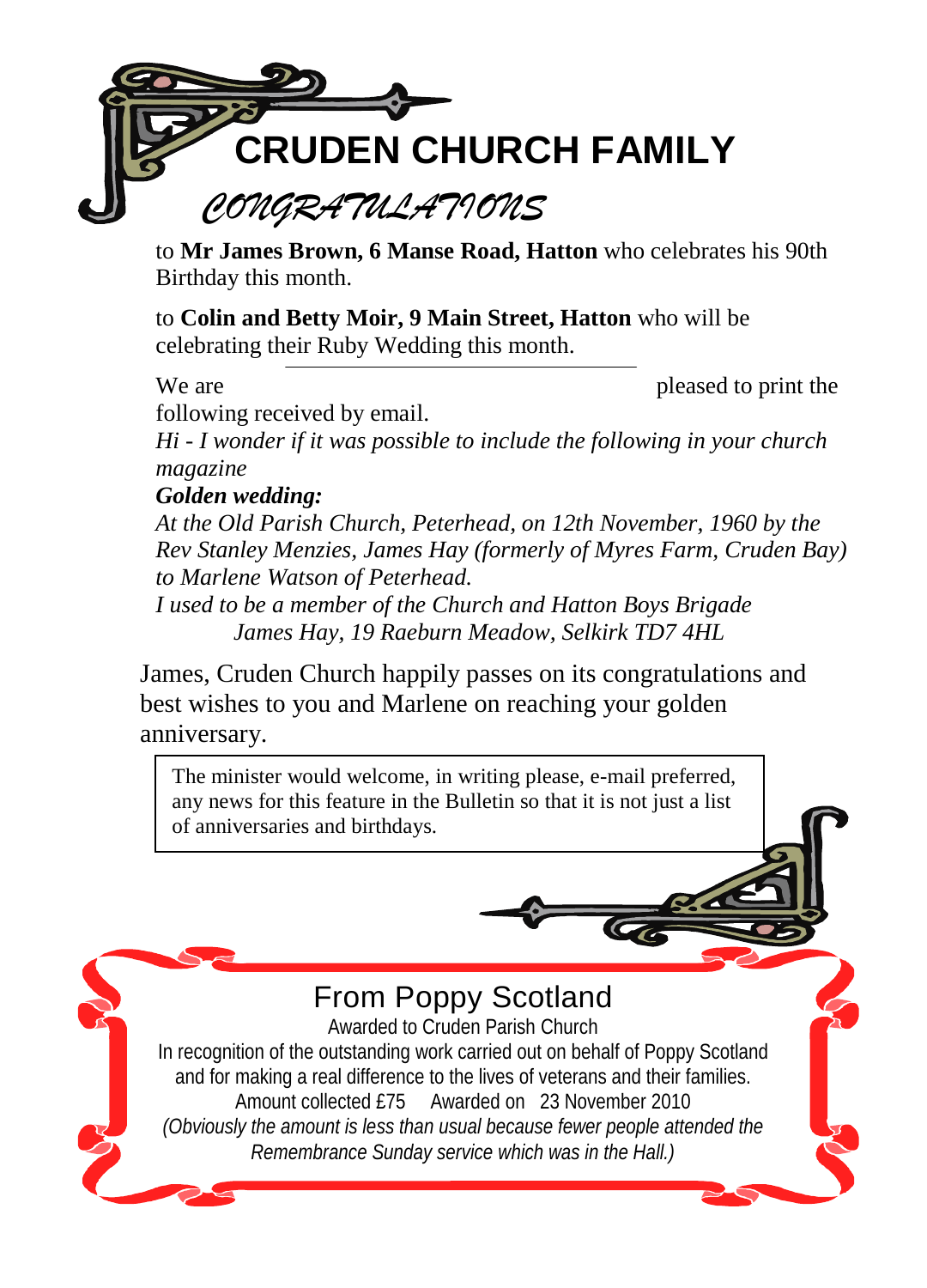# CHRISTMAS BLUES

As I look out of my study window I can hardly believe the depth of snow lying. Alison measured it two days before Christmas and it was at least 8 inches deep. Since then more has fallen and even more forecast. I find it incredible that we have had only two services between Remembrance Sunday and Boxing Day – and it remains to be seen whether the latter service will go ahead! So many other events have been cancelled.

When the Social Committee decided the Senior Citizens Party would not go ahead, it was not so much a cancellation but a postponement. What is now being planned is an Afternoon Tea with entertainment in the spring. With the way this winter is going, that will probably be late Spring!

Leaving aside a service in Sunnybank Home and a School Assembly, the only carol I have sung before Christmas was the one with which we finished the service on 12 December. This has certainly been a Christmas that has had to be celebrated within our own homes. I hope that you have been able to do that. *Rodger Neilson*

*PS And because so many events have been cancelled, I have hardly had a mincemeat pie over the festive season. However as I write this Santa is still to come …….*



### WANTED

We are looking for more people to join the rota of those willing to help keep our buildings clean and tidy outside as well as inside. If interested, please phone the Minister (841229) for further information.

*TO HELP YOU SMILE Question* What does the word "benign" mean? *Answer* Benign is what you will be after you be eight! *Question* Use the word judicious in a sentence to show you understand its meaning. *Answer* Hands that judicious can be soft as your face. *(You might have to be of a certain age to appreciate that.)*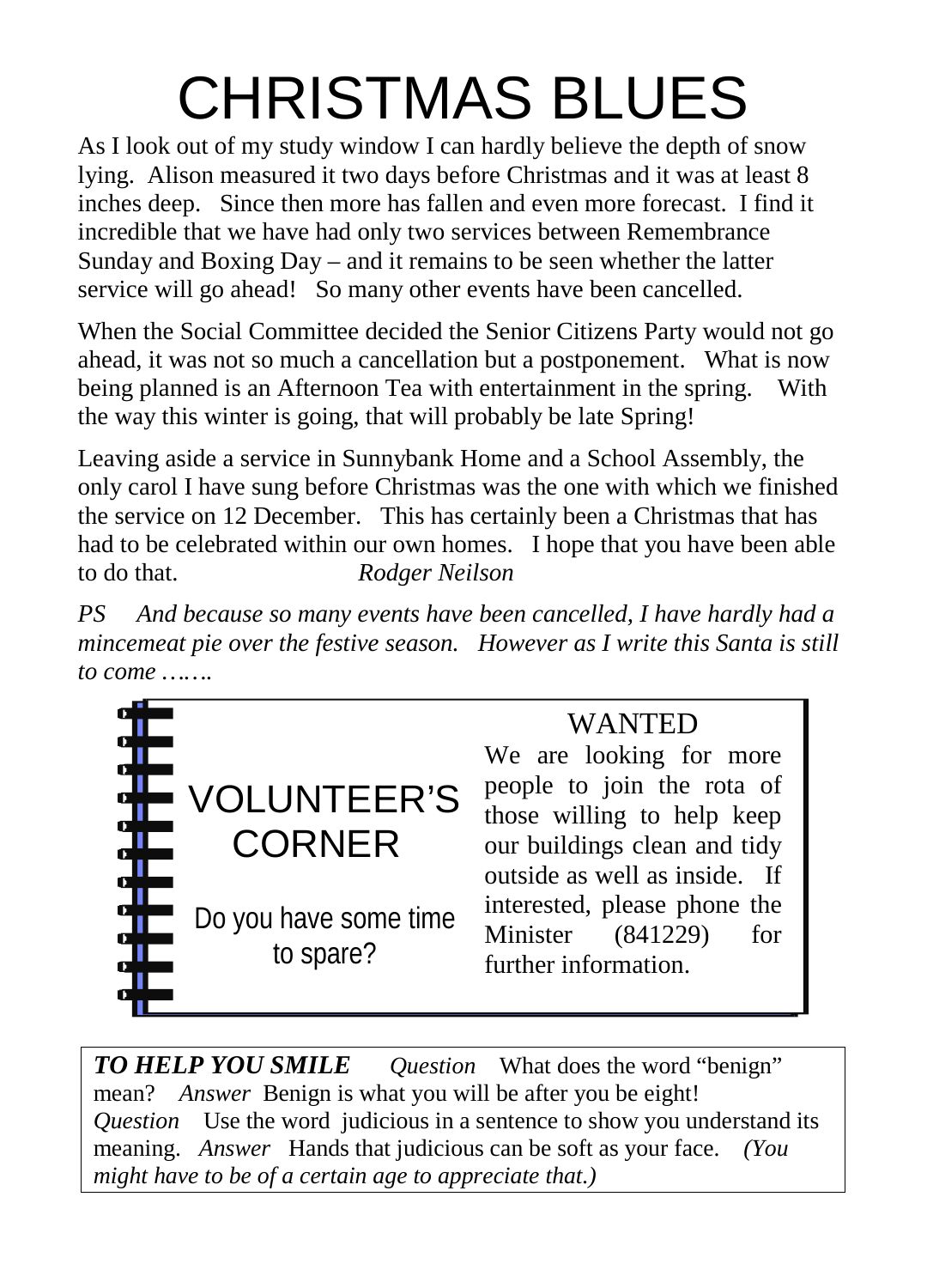# SOCIAL COMMITTEE

The Social Committee was delighted to welcome sufficient people to form 8 teams at the Quiz Night in the Church<br>hall on 19 November The  $h$ all on 19 November Quizmaster was Jon Roberts and the Marker was Rosemary Pittendrigh.

Winners were John Lamb, David Lamb and Fred Coutts and refreshments were served by the Social Committee. £270 was passed on to the Property Project. Warm thanks were extended to all who helped to make the evening a success. *Beatrice Fawkes*

# FAIR TRADE FORTNIGHT

#### **22 February – 7 March. 2010**.

Fairtrade Fortnight 2011 will take place from 28th February to 13th March.

Once again we will be encouraged to think about TEA but adding a touch of sweetness as we hear the story of how Traidcraft is helping beekeepers all over the developing world.

More details later

# LATEST NEWS – AND IT IS GOOD NEWS GENERAL TRUSTEES GRANT CONFIRMED

### **2010/2011 PROPERTY PROJECT APPEAL**

We are grateful to all who have so far contributed.

| <b>General Trustees</b>                                         |                |
|-----------------------------------------------------------------|----------------|
| Aster of Hever Trust<br>Grants                                  | 200<br>20,000  |
| <b>Fund Raising</b><br>Quiz Night<br>Miscellaneous              | 260<br>125     |
| <b>Kirk Session</b><br><b>Direct Donations</b><br>Parish Appeal | 2,790<br>9,375 |

**Since the latest target to replace all but one of the sanctuary windows requires us to find a total of approximately £85,000, we still have a long way to go.**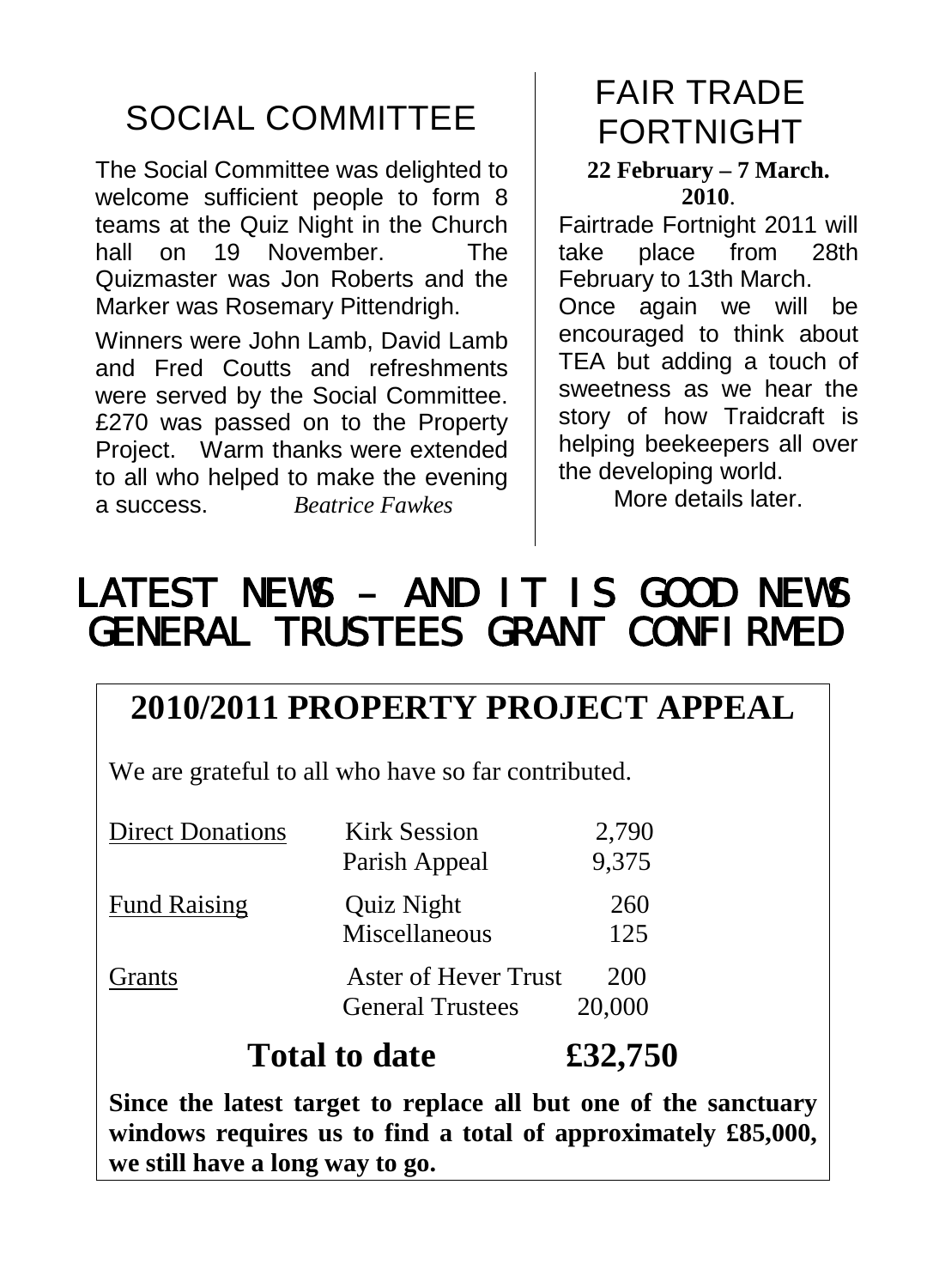# Week Of Prayer For Christian Unity 18 – 25 January 2011

### **One in the Apostles' teaching, fellowship, breaking of bread and prayer (See Acts 2 : 42 – 47)**

Churches around the world traditionally mark the Week of Prayer for Christian Unity from 18 to 25 January in the eight days between the feasts of St. Peter and St. Paul but these dates need not be strictly kept.

The 2011 prayers for the Week of Prayer for Christian Unity have been prepared by Christians in Jerusalem, who chose as a theme Acts 2:42, *'They devoted themselves to the apostles' teaching and fellowship, to the breaking of bread and the prayers.'* This theme is a call for inspiration and renewal, a return to the essentials of the faith; it is a call to remember the time when the church was still one. Within this theme four elements are presented which were marks of the early Christian community, and which are essential to the life of the Christian Community wherever it exists.

- Firstly, the Word was passed on by the apostles.
- Secondly, fellowship (koinonia) was an important mark of the early believers whenever they met together.
- A third mark of the early Church was the celebration of the Eucharist (the 'breaking of the bread'), remembering the New Covenant which Jesus has enacted in his suffering, death and resurrection.
- The fourth aspect is the offering of constant prayer.

These four elements are the pillars of the life of the church, and of its unity.

# WILL YOU VOLUNTEER?

In recent years around a dozen people have responded to a Bulletin invitation to take part in the Week of Prayer. All they had to do was look at the daily readings for eight days in their own time and at their own convenience. If **YOU** want to volunteer, all you need do is work your way through each day. It should only take about 10 - 15 minutes. Don't worry if you miss a day, just catch up in your own time.

- Look at the questions that begin each day.
- Look up the readings in your bible (If anyone would like to borrow a Good News Bible from the church, contact the minister.)
- Still keeping the initial questions in mind, slowly read the passage for reflection and the prayer that finishes it.
- Then spend a few moments in thought and prayer.
- Finally consider the invitation on the Bulletin page opposite